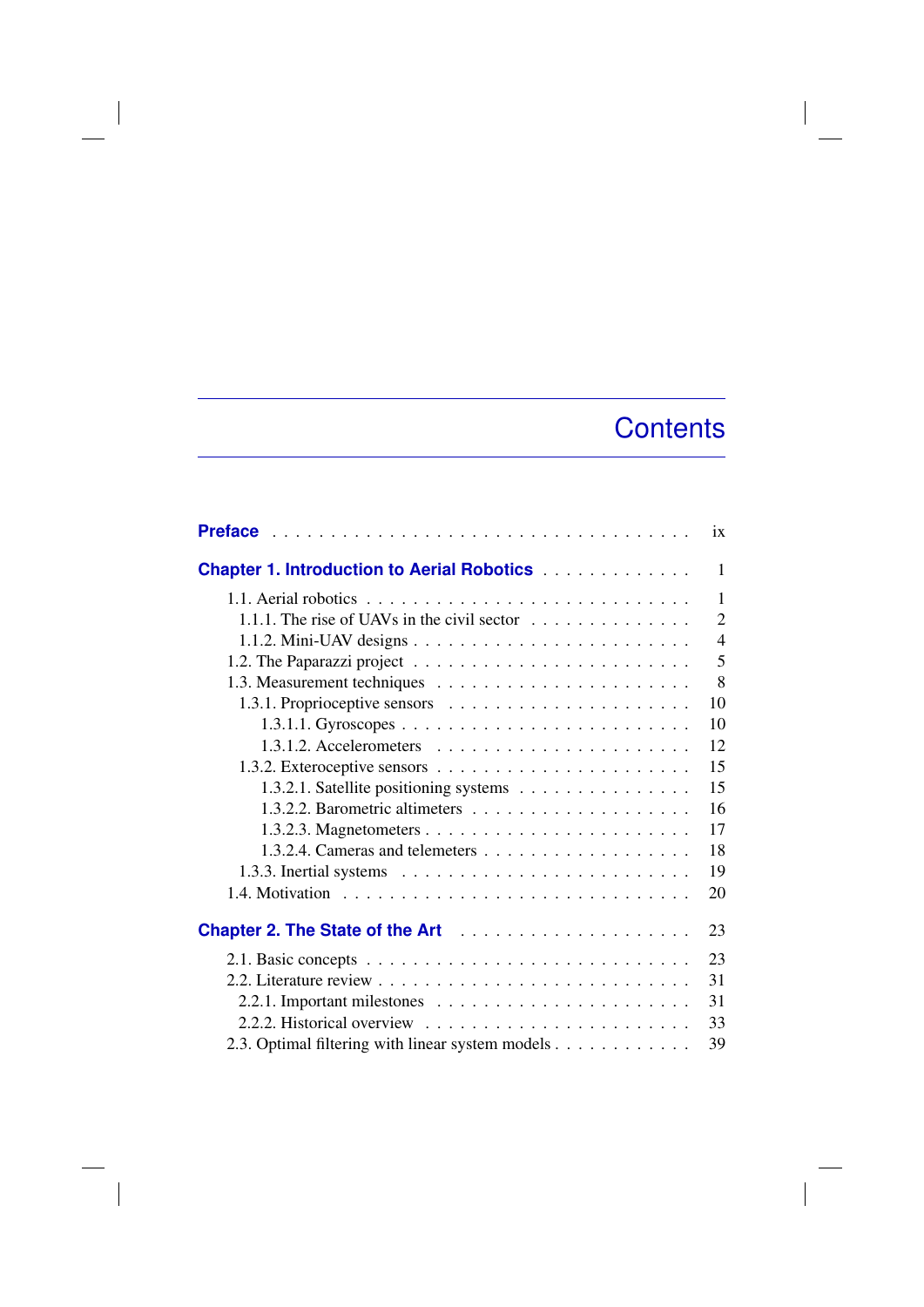$\overline{\phantom{a}}$ 

 $\overline{\phantom{a}}$ 

 $\begin{array}{c} \hline \end{array}$ 

| 2.3.1. Linear Kalman filtering algorithm                                     | 39  |
|------------------------------------------------------------------------------|-----|
|                                                                              | 42  |
| 2.4. Approximating the optimal filter by linearization: the EKF              | 43  |
| 2.5. Approximating the optimal filter by discretization: the Sigma-          |     |
|                                                                              | 45  |
|                                                                              | 45  |
| 2.5.2. Interpretation of the sigma-point approach                            | 46  |
|                                                                              | 50  |
|                                                                              | 53  |
| 2.6.1. Illustrative example: non-holonomic car                               | 59  |
| <b>Chapter 3. Inertial Navigation Models </b>                                | 69  |
| 3.1. Preliminary remarks: modeling mini-UAVs                                 | 69  |
| 3.2. Derivation of the navigation model $\ldots \ldots \ldots \ldots \ldots$ | 72  |
| 3.3. The problem of "true" inertial navigation                               | 75  |
| 3.4. Modeling and identifying the imperfections of inertial sensors.         | 79  |
|                                                                              | 80  |
|                                                                              | 84  |
| 3.5. Inertial navigation on low budgets: AHRS                                | 85  |
| 3.5.1. Observability of the underlying model of the AHRS                     | 87  |
| 3.5.2. Returning to our AHRS: integrating a description of                   |     |
|                                                                              | 91  |
| 3.6. AHRS plus a GPS and a barometer: Inertial Navigation System             | 92  |
| 3.6.1. Observability of the imperfections in the measurements                |     |
|                                                                              | 94  |
| Chapter 4. The IUKF and $\pi$ -IUKF Algorithms $\ldots \ldots \ldots$        | 97  |
|                                                                              | 97  |
|                                                                              | 98  |
| 4.3. Results from differential geometry: symmetries and invariant/           |     |
|                                                                              | 100 |
|                                                                              | 102 |
|                                                                              | 102 |
| 4.4.2. Invariance of the AHRS model equations                                | 103 |
| 4.4.3. Constructing an output error and an invariant frame                   | 105 |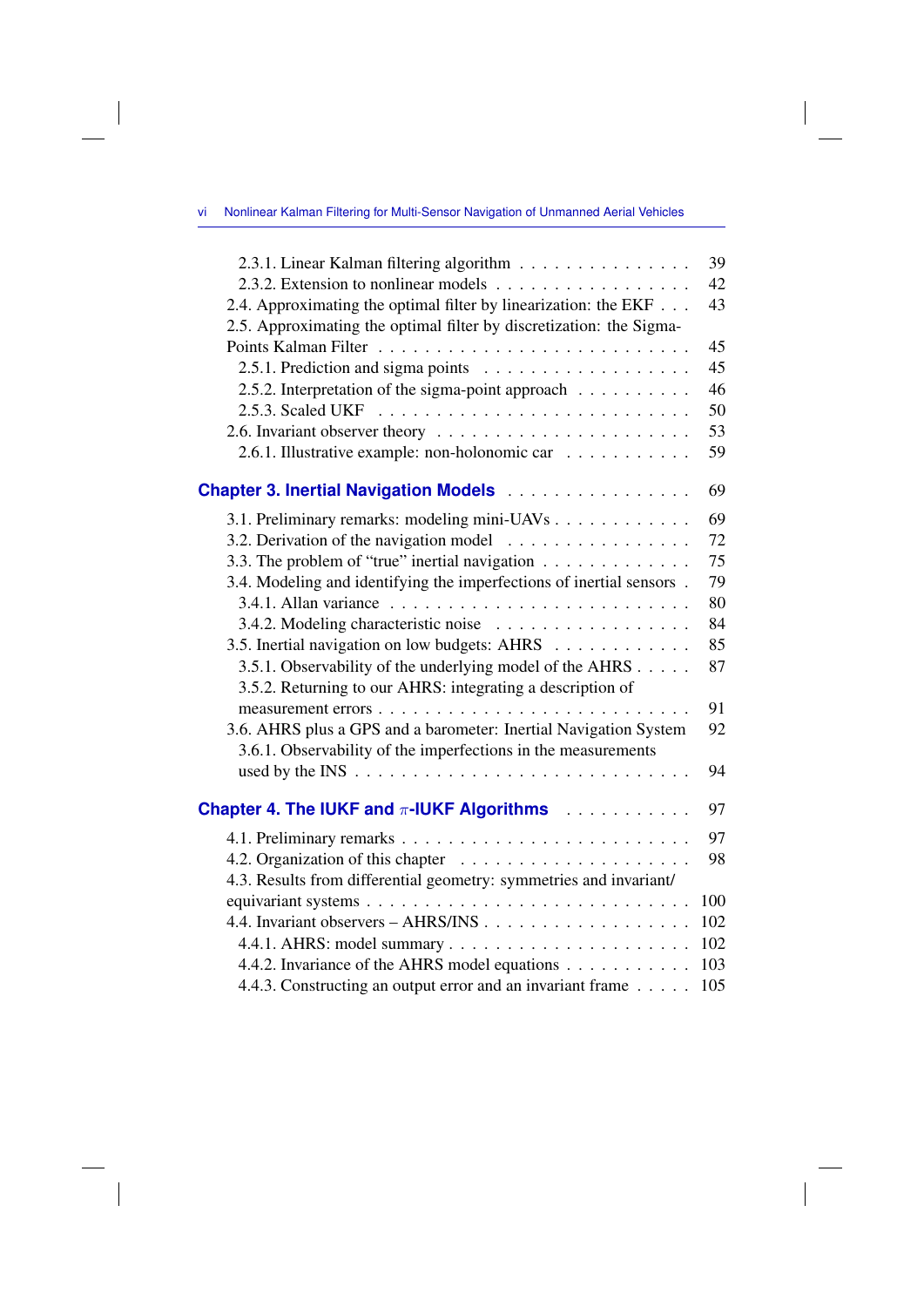$\overline{\phantom{a}}$ 

 $\overline{\phantom{a}}$ 

| 4.4.4. Formulating the invariant observer for a low-budget                                     |  |
|------------------------------------------------------------------------------------------------|--|
|                                                                                                |  |
|                                                                                                |  |
| 4.4.6. Formulating the invariant observer for the INS 112                                      |  |
|                                                                                                |  |
| 4.6. The SR-UKF algorithm $\ldots \ldots \ldots \ldots \ldots \ldots \ldots \ldots \ldots 116$ |  |
| 4.7. First reformulation of unscented Kalman filtering in an                                   |  |
| invariant setting: the IUKF algorithm 118                                                      |  |
|                                                                                                |  |
| 4.7.2. Initial results and analysis $\ldots \ldots \ldots \ldots \ldots \ldots \ldots$ 133     |  |
|                                                                                                |  |
| 4.8. Second reformulation of unscented Kalman filtering in an                                  |  |
| invariant setting: the $\pi$ -IUKF algorithm 152                                               |  |
| 4.8.1. Previous work on the IEKF algorithm 152                                                 |  |
| 4.8.2. Formulation of the $\pi$ -IUKF algorithm on a Lie group 155                             |  |
| Chapter 5. Methodological Validation, Experiments and                                          |  |
|                                                                                                |  |
|                                                                                                |  |
| 5.1.1. Presentation of the data $\ldots \ldots \ldots \ldots \ldots \ldots \ldots \ldots 162$  |  |

 $\overline{\phantom{a}}$ 

 $\mathcal{L}^{\mathcal{L}}$ 

| 5.1. Validation with simulated data $\ldots$ , 162                                             |     |
|------------------------------------------------------------------------------------------------|-----|
| 5.1.1. Presentation of the data $\ldots \ldots \ldots \ldots \ldots \ldots \ldots \ldots 162$  |     |
| 5.1.2. Performance study of the two UKF algorithms on the AHRS                                 |     |
|                                                                                                |     |
| 5.1.3. Invariance properties of $\pi$ -IUKF on the AHRS model 172                              |     |
| 5.1.4. Performance study of the two UKF algorithms on the INS                                  |     |
|                                                                                                |     |
| 5.1.5. Invariance properties of $\pi$ -IUKF on the INS model 181                               |     |
|                                                                                                | 183 |
|                                                                                                |     |
| 5.2.2. Preliminary identification of imperfections 187                                         |     |
| 5.2.3. Calibration procedure for the embedded sensors of the                                   |     |
| Apogee chip $\ldots \ldots \ldots \ldots \ldots \ldots \ldots \ldots \ldots \ldots \ldots$ 191 |     |
| 5.2.4. Experimental implementation of the $\pi$ -IUKF algorithm on                             |     |
| the AHRS model $\ldots \ldots \ldots \ldots \ldots \ldots \ldots \ldots \ldots \ldots 194$     |     |